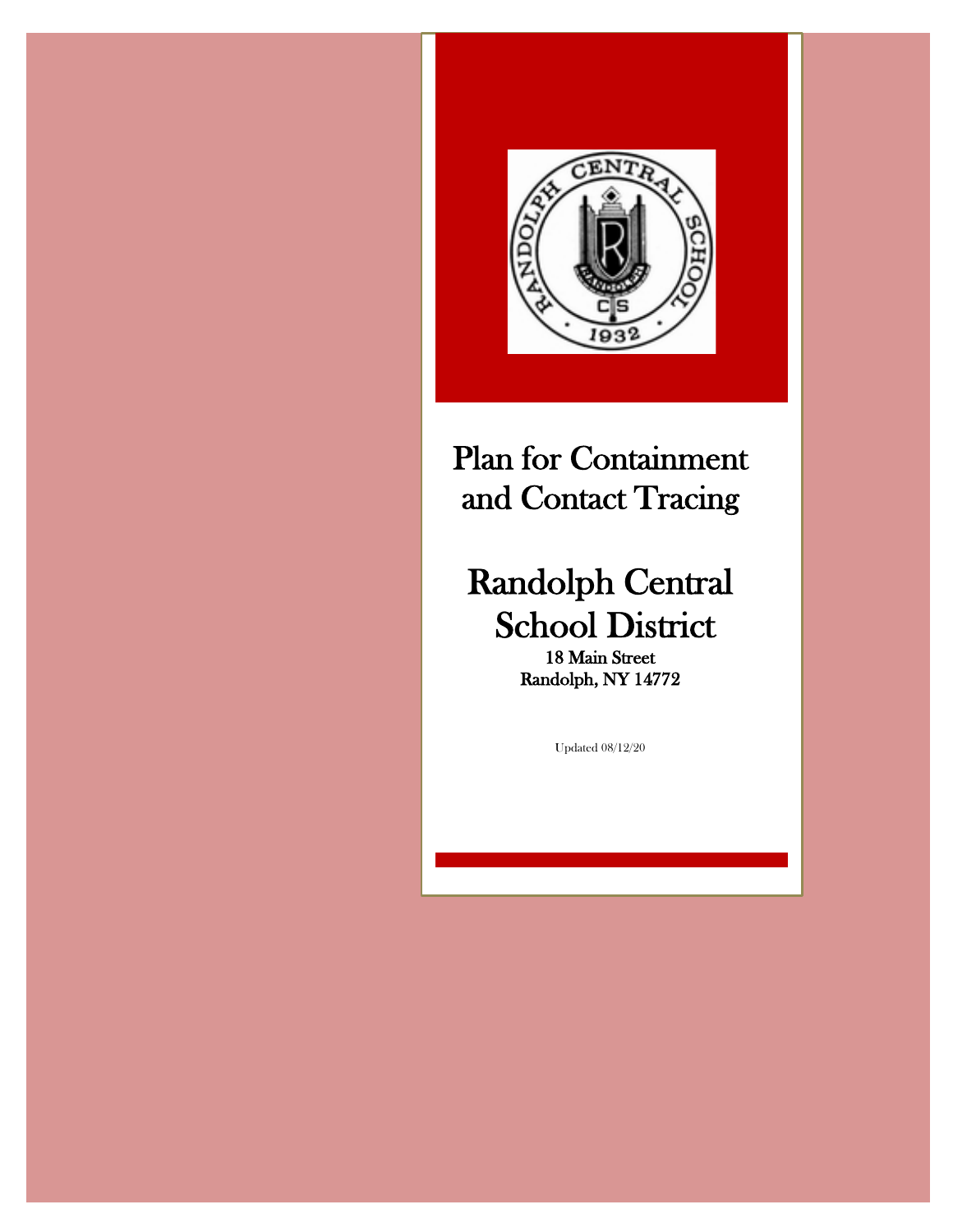Students and staff with symptoms of illness must be sent to the health office within Randolph Central School District facilities.

Within Randolph Central School District facilities, the school nurse and the school Medical Director will assess individuals as chronic conditions such as asthma and allergies or chronic gastrointestinal conditions may present the same symptoms as COVID-19 but are neither contagious nor pose a public health threat. The school nurse and the school Medical Director will immediately consult with county health officials if COVID-19 is suspected.

#### **Cattaraugus County**

**Cattaraugus County Department of Health** Kevin D. Watkins, MD, MPH; Public Health Director 1 Leo Moss Drive Olean, NY 14760 Primary: 716-373-8050 Secondary: 716-701-3398 Email: https://www.cattco.org/health/contact

If the school nurse is not available, schools will isolate and dismiss any student or staff member who has a fever or other symptoms of COVID-19, that are not explained by a chronic health condition, for follow up with a health care provider. Administrators will work collaboratively with school nurses to determine if additional staff is needed to assist with non-nursing tasks such as student supervision, telephone calls, text, or emails to parent/guardians, and assistance with completing any required paperwork other than nursing documentation.

#### **PROCESS**

#### **Isolation**

RCS will follow Education Law § 906:

*Whenever a student in the public schools shows symptoms of any communicable or infectious disease reportable under the public health law that imposes a significant risk of infection of others in the school, he or she shall be excluded from the school and sent home immediately, in a safe and proper conveyance. The director of school health services shall immediately notify a local public health agency of any disease reportable under the public health law. The director of school health services, or other health professionals acting upon direction or referral of such director, may make such evaluations of teachers and any other*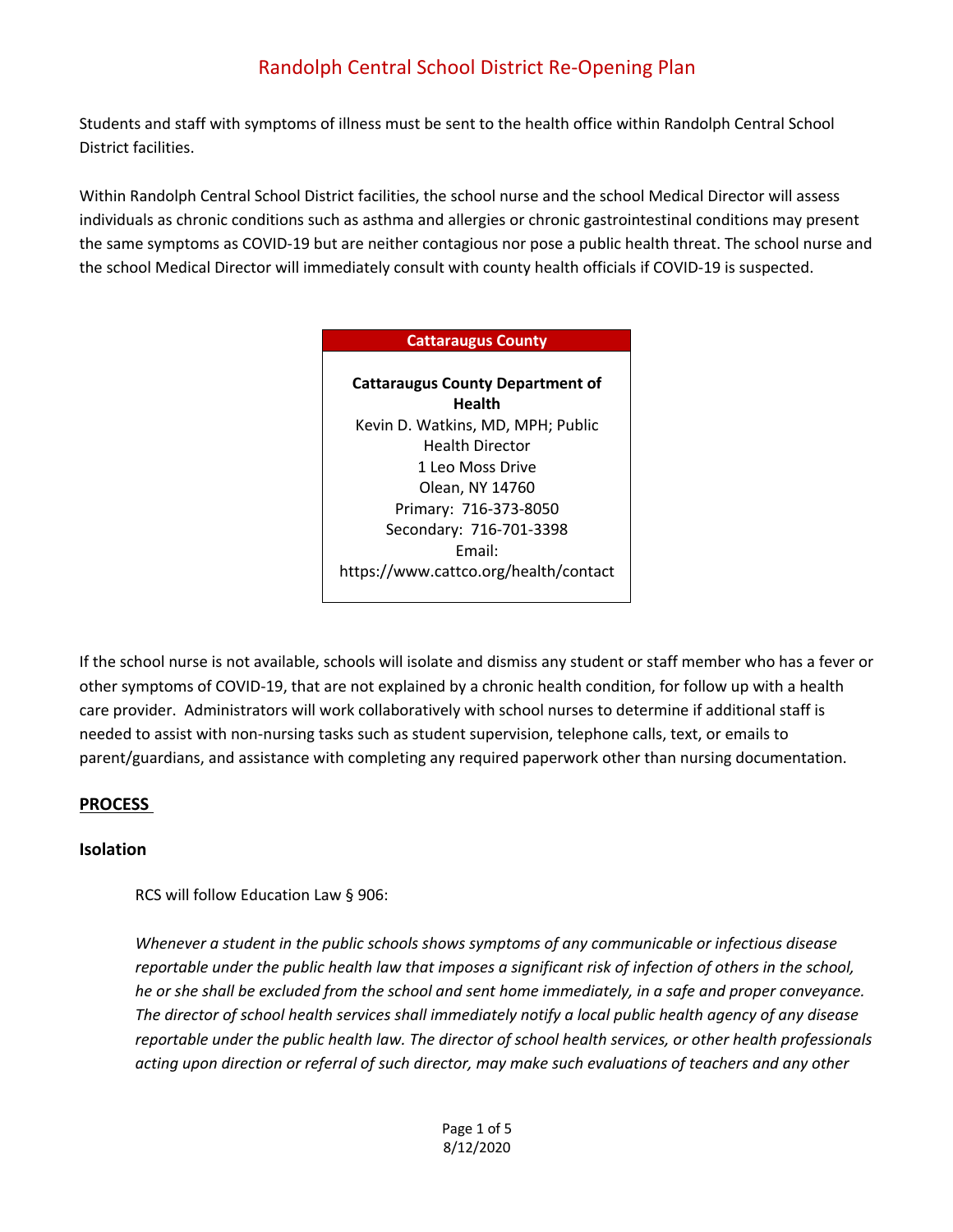*school employees, school buildings and premises as, in their discretion, they may deem necessary to protect the health of the students and staff.* 

School staff must immediately report any illness of students or staff to the school nurse or administration or the COVID-19 Safety Coordinator. Such reports should be made in compliance with FERPA, and Education Law 2-d. If nurses choose to go to classrooms to make assessments of students, this also should be done in a manner that protects the student's confidentiality.

If there are several students waiting to see the school nurse, arrangements should be made to have students wait at least 6 feet apart.

Where possible Randolph Central School District will have two rooms for school health personnel, one room for healthy students who have injuries or need their medications or nursing treatments, and a quarantine room for assessing and caring for ill students and staff. Both rooms require a supervising adult to be present and should have easy access to a bathroom and sink with hand hygiene supplies.

School nurses and other school health professionals assessing or providing care to ill students and staff will follow transmission-based precautions which includes the use of appropriate PPE.

Students suspected of having COVID-19 awaiting transportation home by the parent or guardian must be isolated in a room or area separate from others, with a supervising adult present utilizing appropriate PPE. Multiple students suspected of COVID-19 may be in this isolation room if they can be separated by at least 6 feet.

#### **Collection**

The Randolph Central School District COVID-19, Director Level Staff, and building administrators will coordinate efforts, in conjunction with county health officials, to communicate directly with student guardians and request they be seen by a health care provider. Collection locations will vary depending on location and will be determined to maintain confidentiality and minimize potential exposure to others.

Parents or guardians will be instructed to call the school upon arrival for student pick-up and will be instructed not to enter school facilities.

Teaching faculty and staff in host districts will follow the guidelines and protocols of those implemented by the host district where instruction is delivered and will immediately notify their supervisor.

#### **Infected Individuals**

The school nurse and the school Medical Director will immediately consult with county health officials and the COVID-19 Safety Coordinator if COVID-19 is suspected. Collaboratively, they will work together to limit viral spread and determine timely virus testing of the most appropriate measure and implement contract tracing in the event of a positive case.

> Page 2 of 5 8/12/2020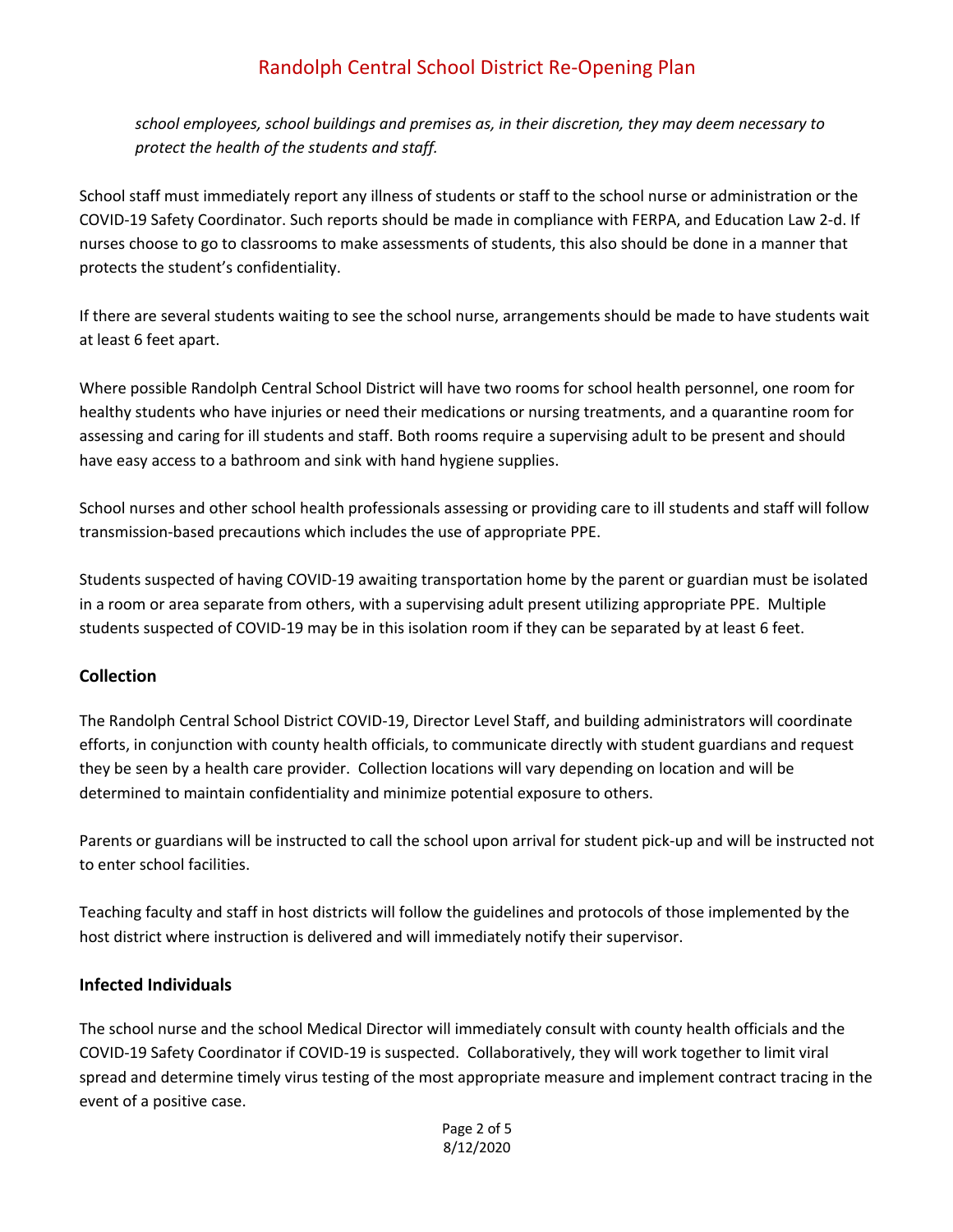Randolph Central School District will follow CDC guidance for allowing a student or staff member to return to school after exhibiting symptoms of COVID-19.

If a person IS diagnosed with COVID-19 by a healthcare provider based on a test or their symptoms or does not get a COVID-19 test but has had symptoms, they should not be at school and should stay at home until:

- It has been at least ten days since the individual first had symptoms
- It has been at least three days since the individual has had a fever without using fever reducing medicine
- It has been at least three days since the individual's symptoms improved, including cough and shortness of breath.

All discharges from isolation and return to school or work will be conducted by the COVID-19 Safety Coordinator and the local health departments.

#### **Exposed Individuals**

The school nurse and the school Medical Director will immediately consult with county health officials and the COVID-19 Safety Coordinator if exposure to a COVID-19 infected individual is suspected through contact tracing. Collaboratively, they will work together to limit viral spread and determine timely virus testing of the most appropriate measure and implement any additional contract tracing in the event of a positive case.

Randolph Central School District will follow CDC guidance for allowing a student or staff member to return to school after exhibiting symptoms of COVID-19.

If a person is not diagnosed by a healthcare provider such as a physician, nurse practitioner, or physician assistant with COVID-19 they can return to school

- If there is no fever, without the use of fever reducing medicines, and they have felt well for 24 hours
- If they have been diagnosed with another condition and have a healthcare provider written note stating they are clear to return to school.

#### **Contact Tracing and Disinfecting of Contaminated Areas**

Public Health Officials assume the task of contact tracing, once notified.

To ensure the school district and its employees comply with contact tracing and disinfecting requirements, the Randolph Central School District will do the following:

- Have a plan for cleaning, disinfecting, and notifying the Public Health Officials in the event of a positive case.
	- o In the case of an employee testing positive for COVID-19, CDC guidelines will be followed regarding cleaning and disinfecting buildings or facilities: https://www.cdc.gov/coronavirus/2019-ncov/community/disinfecting-buildingfacility.html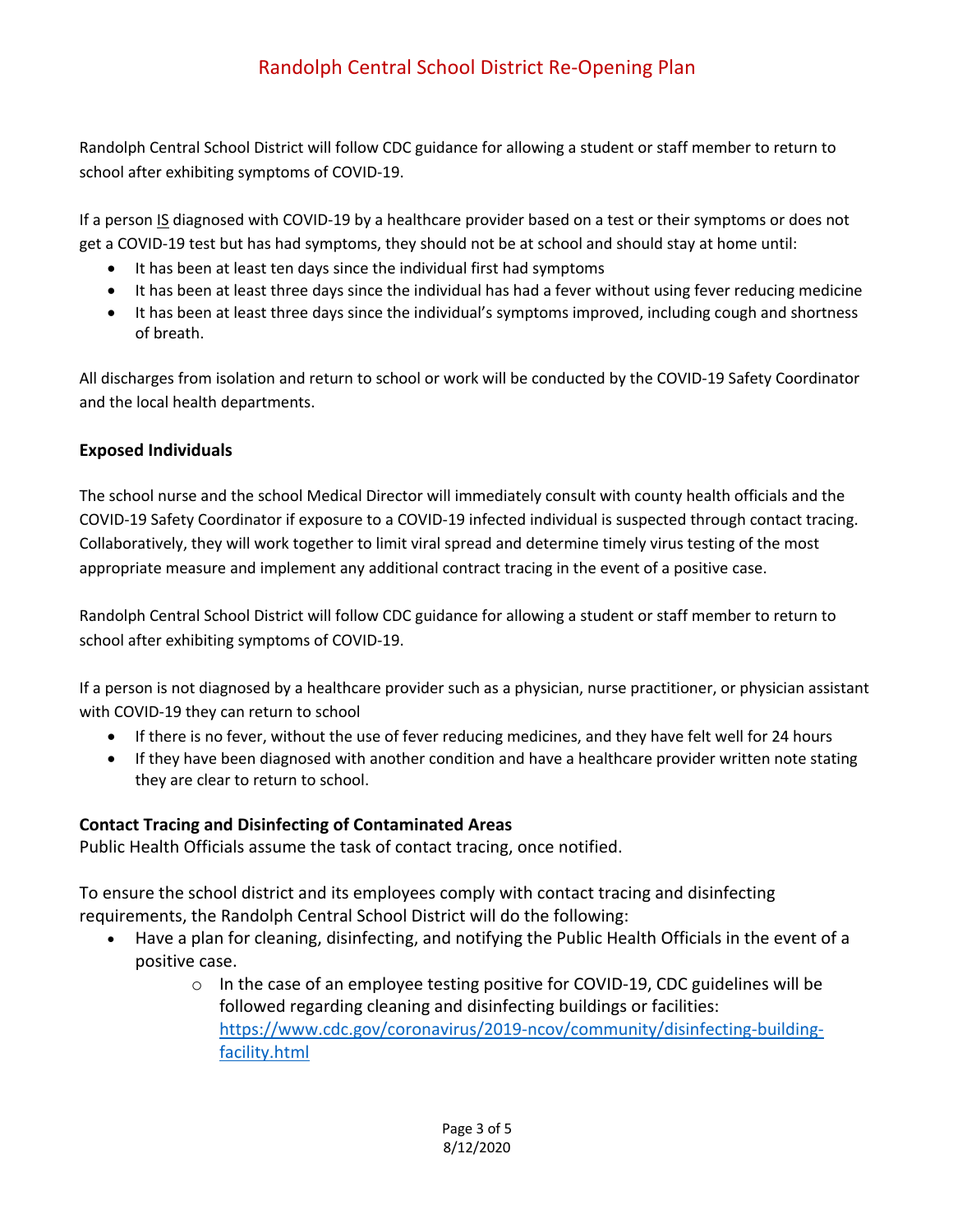- Close off areas that were used by the infected person, but do not necessarily need to close operations, if they can close off affected areas.
- Open outside doors and windows to increase air circulation in the area.
- Wait 24 hours before cleaning and disinfecting. If 24 hours is not feasible, wait as long as possible.
- Clean and disinfect all areas used by the person who is sick, such as offices, bathrooms, common areas, shared electronic equipment, such as tablets, touch screens, keyboards, remote controls, and copier machines.
- Vacuum the space, if needed. Use a vacuum equipped with high-efficiency particulate air (HEPA) filter, if available.
- Do not vacuum a room or space that has people in it. Wait until the room or space is empty to vacuum, such as at night, for common spaces, or during the day for private rooms.
- Consider temporarily turning off room fans and the central HVAC system that services the room or space, so that particles that escape from vacuuming will not circulate throughout the facility.
- Once area has been appropriately disinfected, it can be opened for use.
- Workers without close contact with the person who is sick can return to work immediately after the disinfecting process is complete.
- If more than 7 days has passed since the person who is sick has visited or used the facility, additional cleaning and disinfecting is not necessary but normal cleaning and disinfecting should continue.
- Continue routine cleaning and disinfecting, which includes everyday practices that businesses and communities normally use to maintain a healthy environment.
- The district will continue to use cleaners and disinfectants that are on the New York State Registered Disinfectants Based on EPA List. Additionally, the district ensures all cleaners and disinfectants meet EPA criteria for use against SARS-CoV-2, the virus that causes COVID-19. The district maintains several months' supply of cleaning and disinfecting solutions and works with multiple vendors in order to ensure adequate supply chain.
- In the event an employee tests positive for COVID-19, the District Contact Tracing Team will trace close contacts in the workplace using our district wide surveillance system, staff sign-in and out log, and work order software.
- The District Contact Tracing Team will inform close contacts that they may have been exposed to COVID-19 via phone call or in person.
- Employees may have been exposed if they are within approximately 6 feet of a person with COVID-19 for a prolonged period of time:
	- o Potentially exposed employees who have symptoms of COVID-19 should self-isolate and follow CDC recommended steps.
	- $\circ$  Potentially exposed employees who do not have symptoms should remain at home or in a comparable setting and practice social distancing for 14 days.
	- $\circ$  All other employees should self-monitor for any symptoms listed above. If they develop symptoms they should notify their supervisor and stay home.